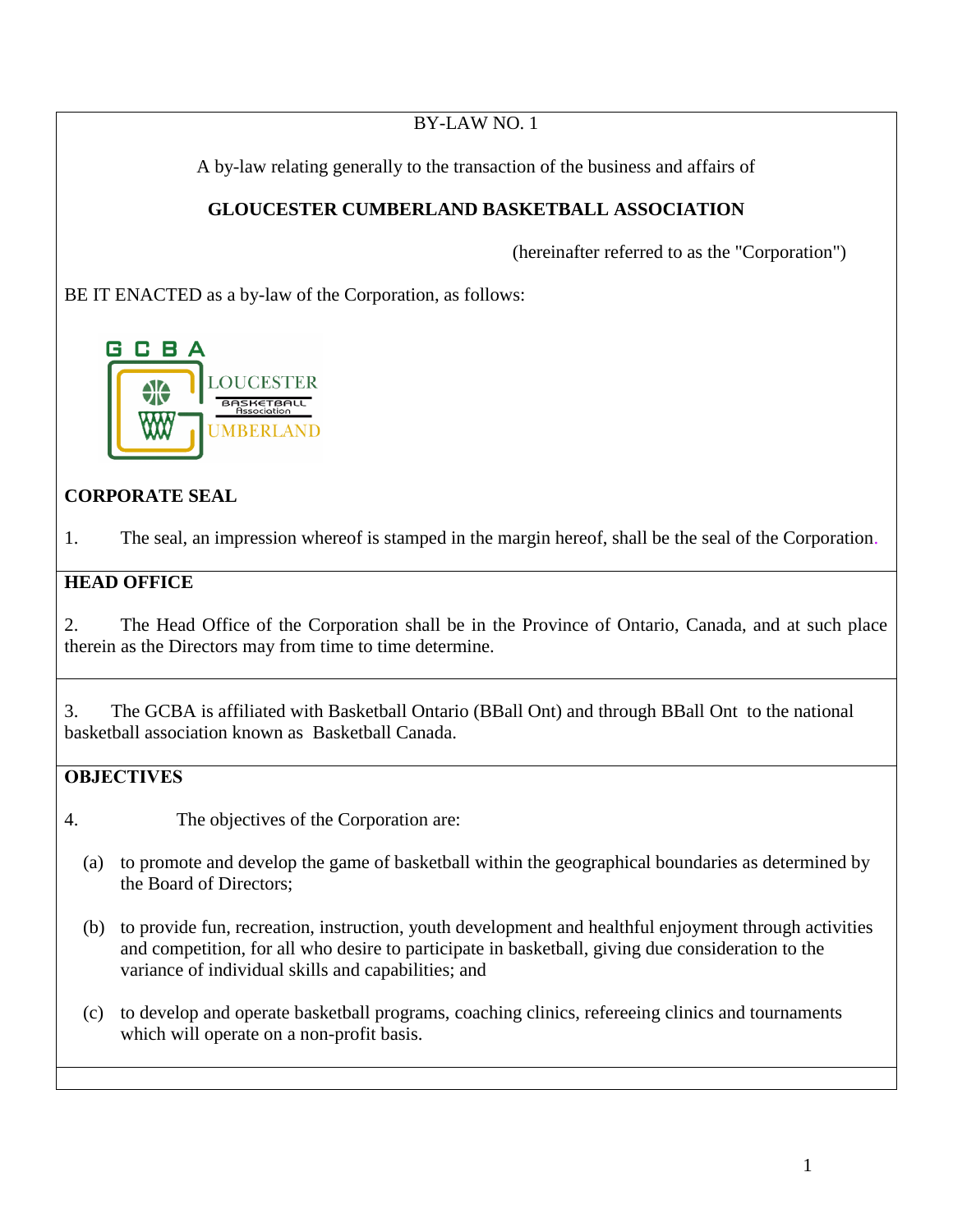### **BOARD OF DIRECTORS**

5. The property and business of the Corporation shall be managed by a board of seven (7) Directors; six (6) elected Directors and one appointed Executive Director, each of whom at the time of his election/appointment or within ten (10) days thereafter and throughout his term of office shall be a Member of the Corporation. These Directors will also serve as the officers of the Corporation.

#### **ELECTION/APPOINTMENT OF DIRECTORS**

6. The **6 elected Directors**, shall be elected for a term of two (2) years by the Members at an annual meeting of Members or until their respective successors shall have been duly elected and qualified. The terms of office for the Directors of the Corporation shall commence at the time of election and continue for a period of up to two (2) years with **three (3)** positions retiring on even years and three (3) retiring on odd years. The rotation of Directors will be as follows:

President - 2 years commencing in 2004 (even) VP Competitive - 2 years **commencing in 2014** (even) Treasurer  $-2$  years commencing in 2004 (even)

**VP of House League Operations** - 2 years commencing in 2013 (odd) VP of Volunteer Operations –2 years **commencing in 2015** (odd) Secretary  $-2$  years commencing in 2005 (odd)

a) The position of Executive Director, which shall be non-voting, shall be by appointment of a majority of the elected directors of the Executive Committee

7. Elected Directors shall be retired at annual meetings in accordance with paragraph 5 but shall be eligible for re-election if otherwise qualified. The election may be by a show of hands unless a ballot is demanded by any Member. Members may vote by a written proxy which has been duly signed and dated, and in a manner established by the GCBA from time to time. The Members of the Corporation may, by a resolution passed by at least two-thirds (2/3) of the votes cast at a general meeting of which notice specifying the intention to pass such resolution has been given, remove any elected Director/ Officer before the expiration of his term of office, and may by a majority of the votes cast at that meeting, elect any person in his stead for the remainder of his term.

#### **VACANCIES OF ELECTED Directors**

8. A vacancy or vacancies of elected Directors , however caused, may so long as a quorum of elected officers remain in office, be filled by the elected Directors, if they shall see fit to do so, otherwise such vacancy or vacancies shall be filled at the next annual meeting of the Members at which the Board for the ensuing year are elected. If there is not a quorum of the elected Directors remaining in office, the remaining officers shall forthwith call a meeting of the Members to fill the vacancy or vacancies. If the number of elected Directors is increased between the terms, a vacancy or vacancies, to the number of the authorized increase, shall thereby be deemed to have occurred, which may be filled in the manner above provided.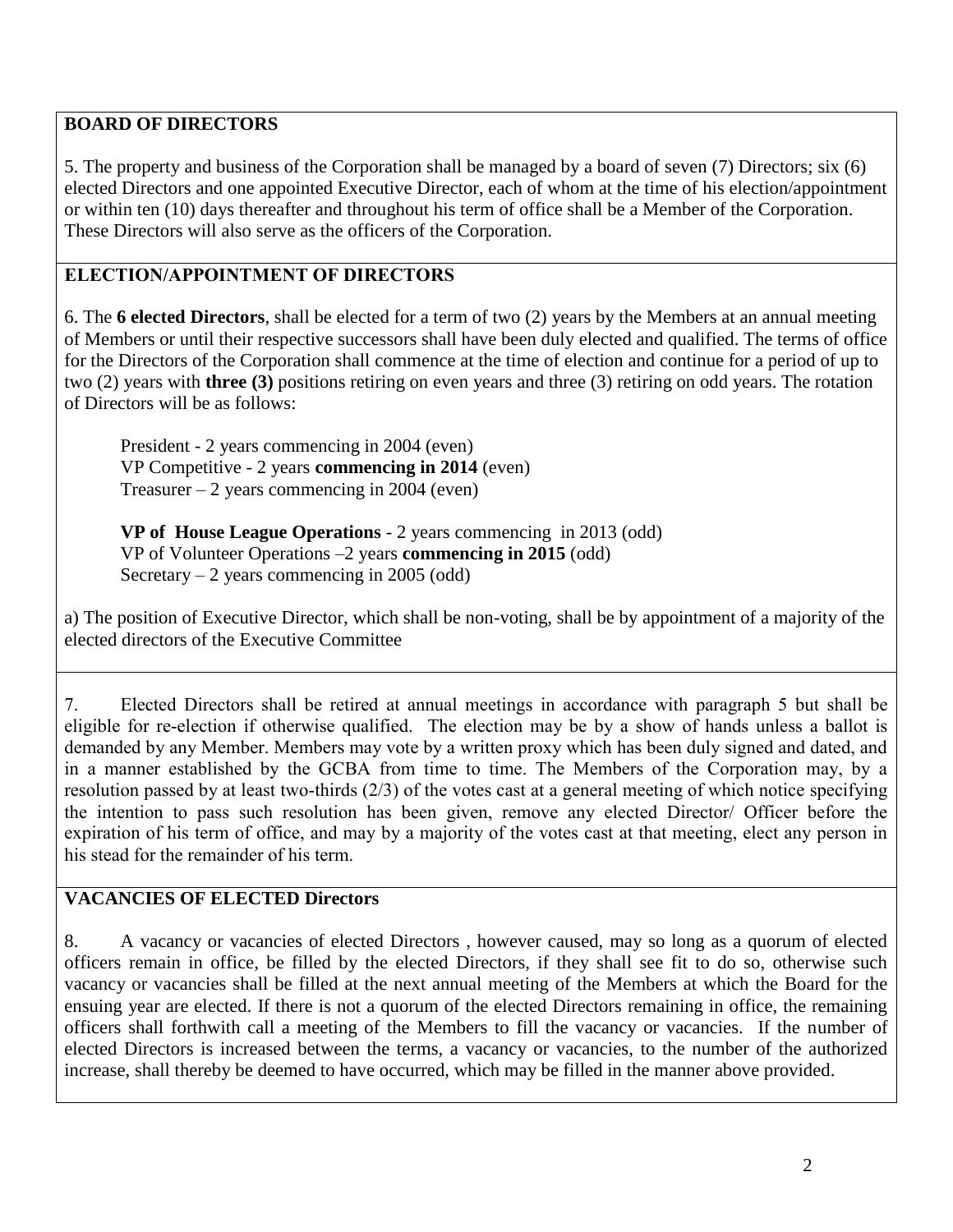## **REMUNERATION OF DIRECTORS**

9.. The elected Directors shall serve as such without remuneration.

### **QUORUM AND MEETINGS OF DIRECTORS**

10. a) A majority of the elected Directors shall form a quorum for the transaction of business. Except as otherwise required by law, the Board of Directors may hold its meetings at such place or places as it may from time to time determine. No formal notice of any such meeting shall be necessary if all the Directors are present, or if those absent have signified their consent to the meeting being held in their absence either before or after the date of the meeting.

b) Directors' meetings may be formally called by the President or a majority of the Directors. Notice of such meetings shall be mailed, delivered, telephone or emailed to each Director not less than seven (7) days before the meeting is to take place. The statutory declaration of the Secretary or President that notice has been given pursuant to this By-law shall be sufficient and conclusive evidence of the giving of such notice.

c) The Board shall hold regular monthly meetings in each year during basketball season and of such regular meeting no notice need be sent.

d) A Directors' meeting may also be held, without notice, immediately following the annual meeting of the Members in each year.

e) An emergency meeting of the Board of Directors may be called on less than seven (7) days notice where a majority of the Directors requests such a meeting. The Directors may consider or transact any business either special or general at any meeting of the Board of Directors.

- f) Any Member may attend and participate as non-voting observers at all meetings of the Board of Directors.
- g) The President can declare a meeting to be held "in camera" for the following reasons: 1. the advice of legal counsel;

2. such other reason that a majority of directors may vote for such an in camera meeting.

11. No error or omission in giving notice for a meeting of Directors shall invalidate such meeting or invalidate or make void any proceedings taken or had at such meeting and any Director may at any time waive notice of any such meeting and may ratify and approve of any or all proceedings taken or had thereat.

12. The President, or in his absence, any other Director the Board may from time to time appoint for the purpose, shall preside at all meetings of Directors.

## **VOTING, BOARD OF DIRECTORS**

13. Questions arising at any meeting of Directors shall be decided by a majority of votes of those in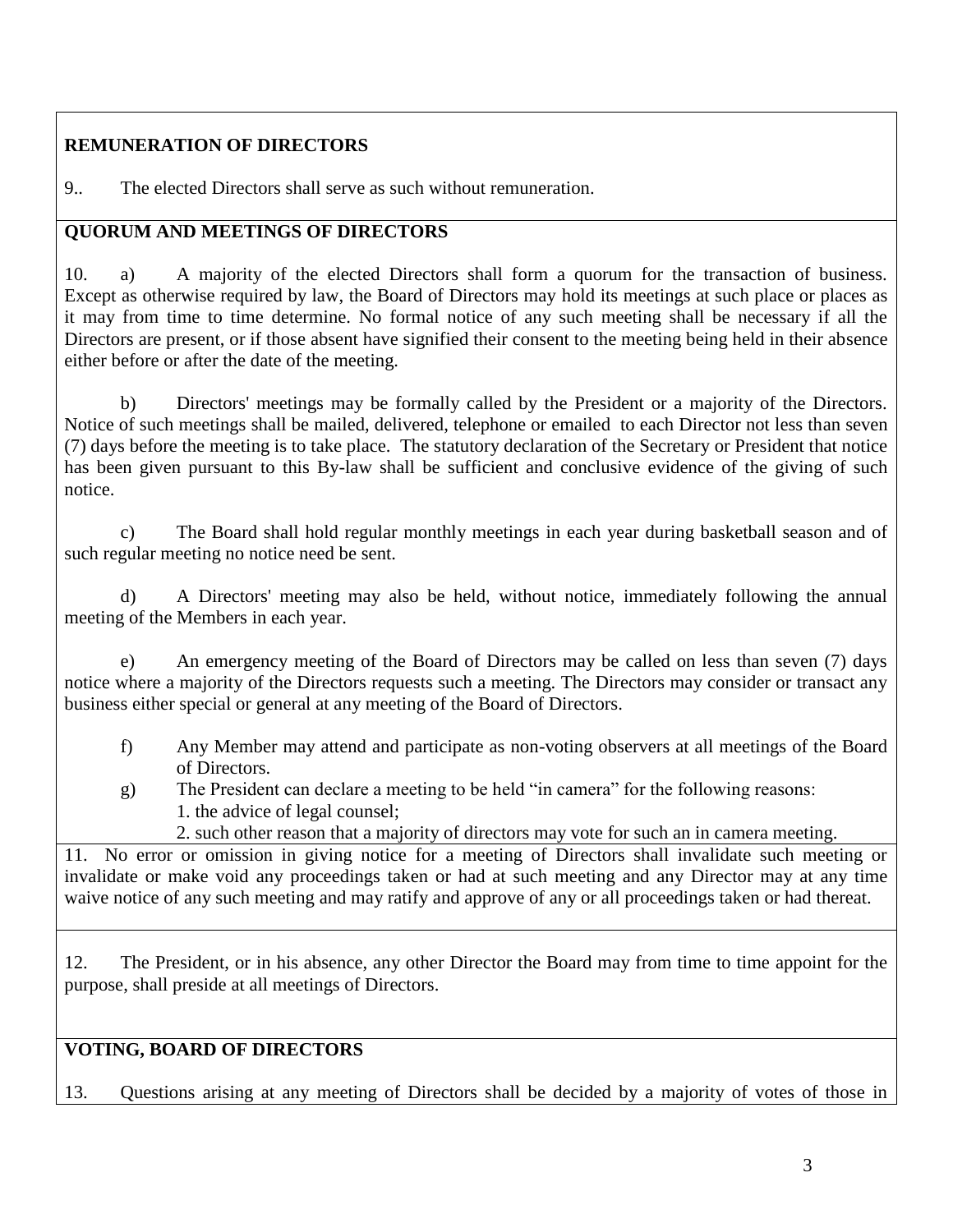attendance. The President may only vote on a resolution before any meeting of Members, or the Board, in the case of a tie, in which case the President shall cast the deciding vote All votes at any such meetings shall be taken by ballot if so demanded by any Director present, but if no demand be made, the vote shall be taken by a show of hands. A declaration by the President that a resolution has been carried and entry to that effect in the minutes shall be admissible in evidence as prima facie proof of the fact without proof of the number or proportion of the number of the votes recorded in favour of or against such resolution.

#### **POWERS OF DIRECTORS**

14. The Directors of the Corporation may administer the affairs of the Corporation in all things and make or cause to be made for the Corporation, in its name, any kind of contract which the Corporation may lawfully enter into and, save as hereinafter provided, may generally, exercise all such other powers and do all such other acts and things as the Corporation is by its charter or otherwise authorized to exercise and do.

15. Without in any way derogating from the foregoing, the Directors are expressly empowered, from time to time:

a) To create divisions or appoint administrative bodies to perform specific duties as may from time to time be defined.

b) To suspend or discipline any member of the Corporation from participation within the Corporation. Such suspension will be subject to the right of appeal by the individual affected.

c) To re-admit to the Corporation, by resolution and a majority vote of all the members of the Board, any person who may have been suspended, for any reason.

d) To determine all questions arising from the emergencies not provided for in the Constitution, these By-Laws or the Rules and Regulations or in the rules of the competition.

e) To form a Discipline Committee which shall deal with all disciplinary problems in accordance with the Corporation's established Disciplinary process.

f) To enact By-Laws and Rules and Regulations for the operations of the Corporation. Immediate notice of all such changes shall be forwarded to all affected Members of the Corporation.

g) To purchase, lease or otherwise acquire, alienate, sell, exchange or otherwise dispose of shares, stocks, rights, warrants, options and other securities, lands, buildings, and other property, moveable or immoveable, real or personal, or any right or interest therein owned by the Corporation, for such consideration and upon such terms and conditions as they may deem advisable.

### **INDEMNITIES TO DIRECTORS AND OTHERS**

16. Every Director or officer of the Corporation or other person who has undertaken or is about to undertake any liability on behalf of the Corporation or any company controlled by it and their heirs,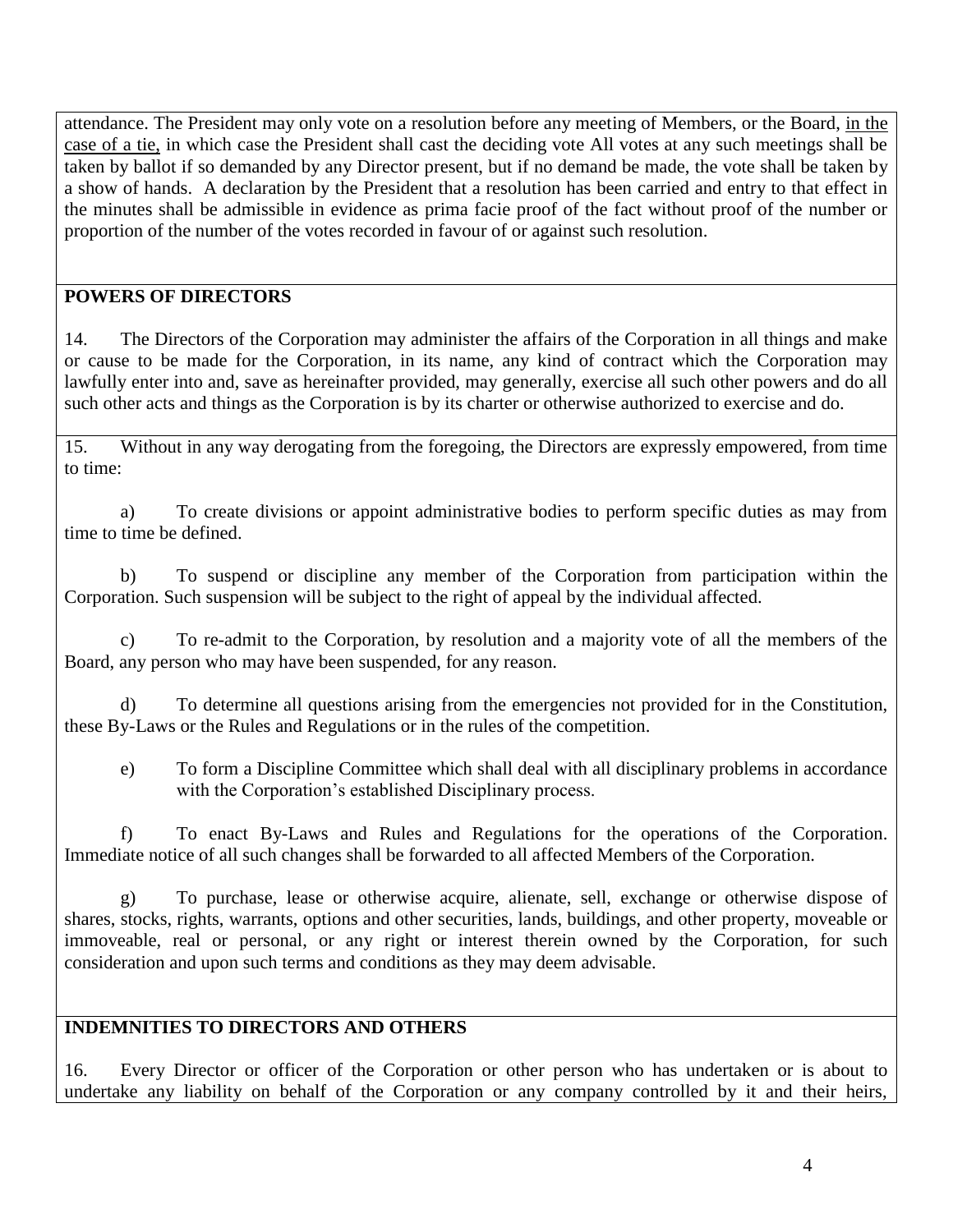executors, administrators and other personal representative, respectively, shall from time to time and at all times, be indemnified and saved harmless out of the funds of the Corporation, from and against:

a) all costs, charges and expenses whatsoever which such Director, officer or other person sustains or incurs in or about any action, suit or proceedings which is brought, commenced or prosecuted against him, or in respect of any act, deed, matter or thing whatsoever, made, done or permitted by him, in or in respect of any such liability provided such Director acted honestly and in good faith with respect to such matter;

b) all other costs, charges and expenses which he sustains or incurs in or about or in relation to the affairs thereof, except such costs, charges or expenses as are occasioned by his own willful neglect or default.

#### **OFFICERS**

*17.* The officers of the Corporation shall be a President, an Executive Director, a Vice President of House League, a Vice President of Competitive, a Vice President of Volunteer Operations, a Secretary and a Treasurer, each of whom, at the time of his election, or within ten (10) days thereafter, and throughout his term of office, shall be a Member of the Corporation. The Board of Directors *may appoint such*  other officers *as they determine necessary from time to time*. No person shall hold more than one office at any one time unless approved by the Board of Directors. The President, Vice-Presidents, Secretary, and Treasurer shall be elected by the Members provided that in default of such election the then incumbents, shall hold office until their successors are elected at the next General or Annual Meeting. The office of Executive Director shall be filled by appointment by the Board of Directors

18. The Members, at any meeting, may remove and discharge any or all of President, Vice-Presidents, Secretary and Treasurer of the Corporation, and may elect or appoint another or others in their place or places. Notice of intention to seek such removal must be given to the Board at least 7 days prior to the Meeting. The Board of Directors may remove for cause and discharge the Executive Director and may appoint another in his place.

### **DUTIES OF OFFICERS**

### 19. **The President** shall:

a) be the chief executive officer and chief spokesperson of the Corporation and shall exercise general control of and supervision over its affairs

b) preside at all meetings of the Members and at all meetings of the Board of Directors

c) with the Secretary or other officer appointed by the Board for the purpose, sign all by-laws and membership certificates

d) represent the Corporation at the Ontario Basketball Association or ensure that a designated representative for the Corporation is in contact with the Ontario Basketball Association where appropriate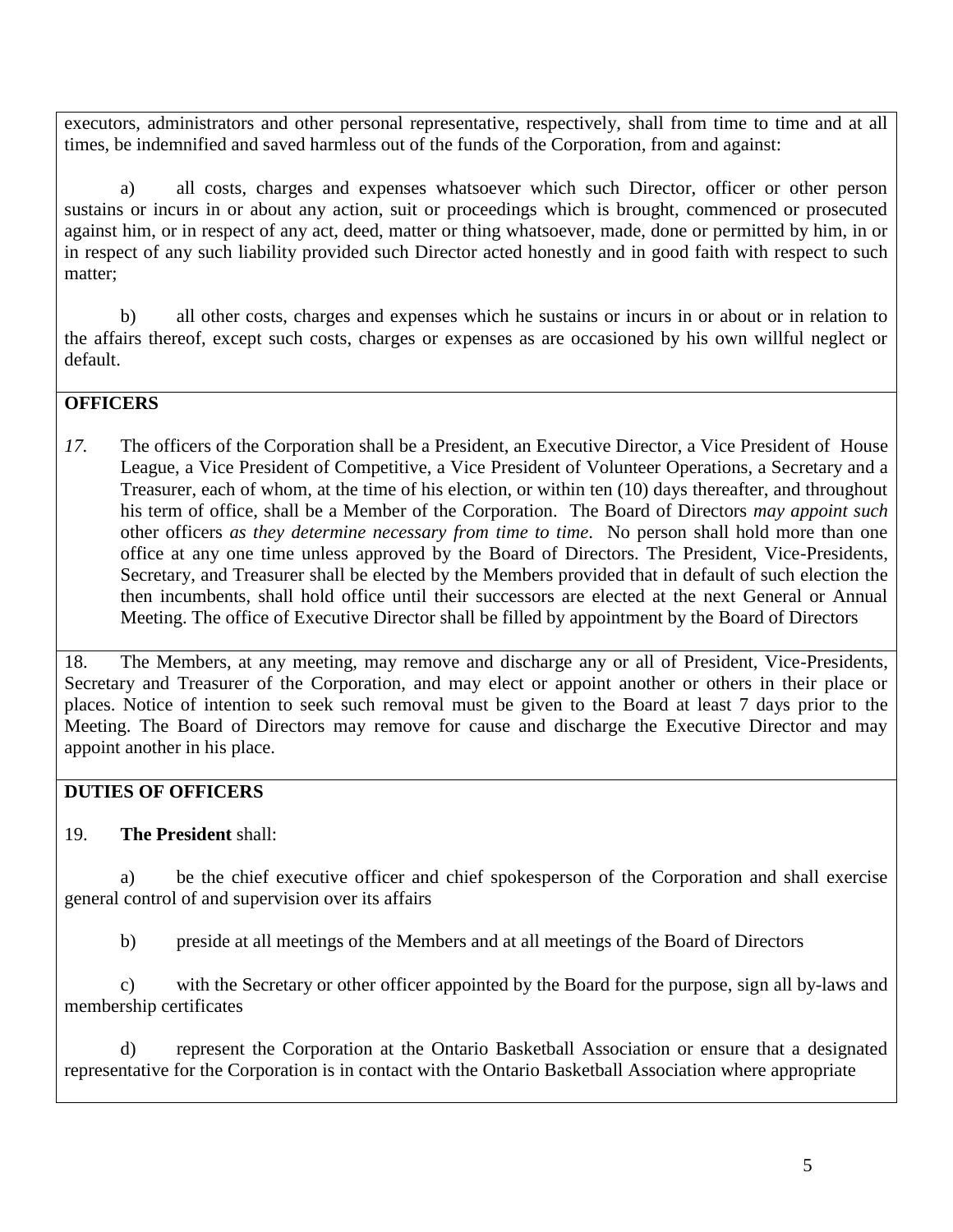e) have such other powers and duties as the Board of Directors may from time to time determine.

20. **The Executive Director** shall:

a) attend all meetings of the Board of Directors as a non-voting participant and report directly to the President

b) implement decisions made by the Board and advise the Board on all Corporation constitutional, organizational and policy issues

c) direct the administrative functions (year to year operations) of the Corporation and have overall management responsibility for the support of all programs and activities, including maintenance and safekeeping of all official records, facilities acquisition, referees, equipment and supplies, registration,

d) appoint Administrative officers, subject to the approval of the Board, and direct and supervise the Administrative officers

e) develop an annual operating plan and budget for the administrative functions of the Corporation

f) make recommendations concerning fund raising activities

g) assist in the establishment of a growth plan

h) liaise and co-ordinate with representatives of the City of Ottawa, Parks and Recreation and other user groups having similar requirements, to keep abreast of the plans being made by the City

i) have such other powers and duties as the Board of Directors may from time to time determine.

21. **The Vice President of Boys House League Operations** and **the Vice President of Girls House League Operations** shall each for their respective Divisions *:*

a) represent house league interests in strategic planning at the executive level

b) exercise responsibility for all house league activities and develop a yearly operation plan and budget for the house league division

c) report to the Board of Directors on house league operations at Board meetings and submit a written report at each regular and Annual General Meeting

d) organize divisions, enlist and oversee division conveners, and convene meetings for the orientation of new coaches and conveners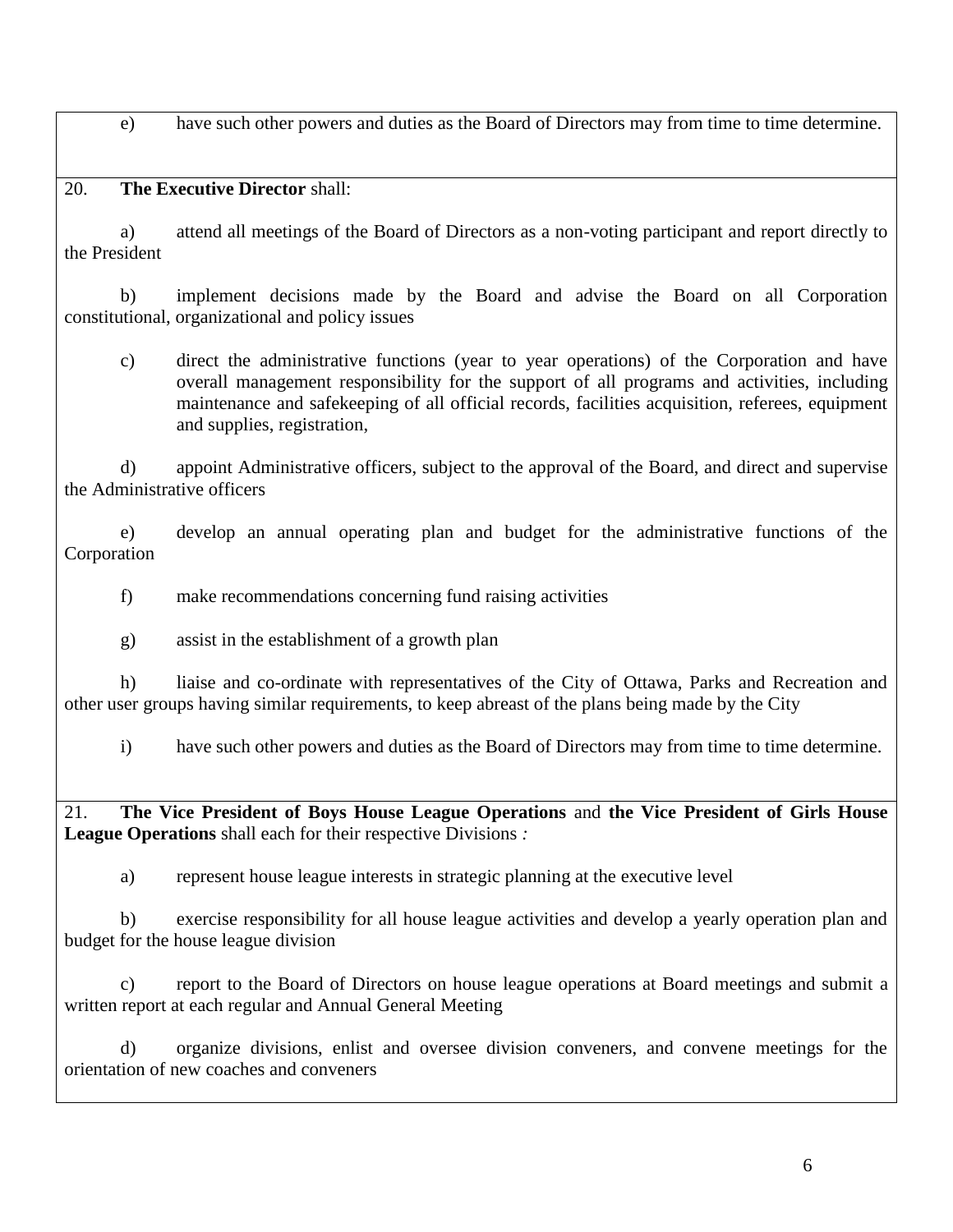e) guide recruitment and recommend appointment of house league coaches, guide drafting and team balance concept, identify volunteer involvement and assist in the development of contact lists for house league organization

f) advise Members on policy regarding house league operations

g) in consultation with Division Chairs and conveners conduct an annual review of the house league program and policies

h) have such other powers and duties as the Board of Directors may from time to time determine.

#### 22. **The Vice President of Competitive** shall:

a) represent competitive interests in strategic planning at the executive level

b) review and supervise operations in all competitive activities, develop a yearly operation plan and budget for the competitive division

c) report to the Board of Directors on competitive operations at Board meetings and submit a written report at each regular and Annual General Meeting;

d) recruit and supervise competitive coaches and Chair the Competitive Coaches Selection Committee to Facilitate ratification of coaches by the Board based on the recommendations of the Selection Committee

e) convene meetings for the orientation of new coaches/managers to guide player selections, propose basic budgets for competitive teams, oversee team registrations (tournaments) and guide team managers on financing, travel, accommodation, food, etc.

f) provide liaison between the Board of Directors and teams and advise the Board, competitive coaches, and the Members on Basketball Ontario and the Corporation's policies regarding competitive operations

g) supervise the Annual Invitational Tournament for all Divisions.

h) identify volunteer involvement in the Wolverines program and assist in the development of contact lists for the competitive organization

i) in consultation with the Division Chairs and competitive coaches conduct an annual review of the Corporation's competitive program and policies

j) have such other powers and duties as the Board of Directors may from time to time determine.

### 23. **The Treasurer** shall:

a) have general charge of the finances of the Corporation and have charge and custody of and be responsible for the keeping of books of account required to be kept pursuant to the laws governing the Corporation

b) deposit all monies and other valuable effects of the Corporation in the name and to the credit of the Corporation in such banks or other depositories as the Board of Directors may from time to time designate by resolution

c) render to the Board of Directors, whenever directed by the Board of Directors, an account of the financial condition of the Corporation and of all his transactions as Treasurer

d) prepare an annual operating budget and financial submissions for each division showing the dispersion of funds and the financial support provided by the Corporation to each division

e) pay all outstanding accounts of the Corporation by cheque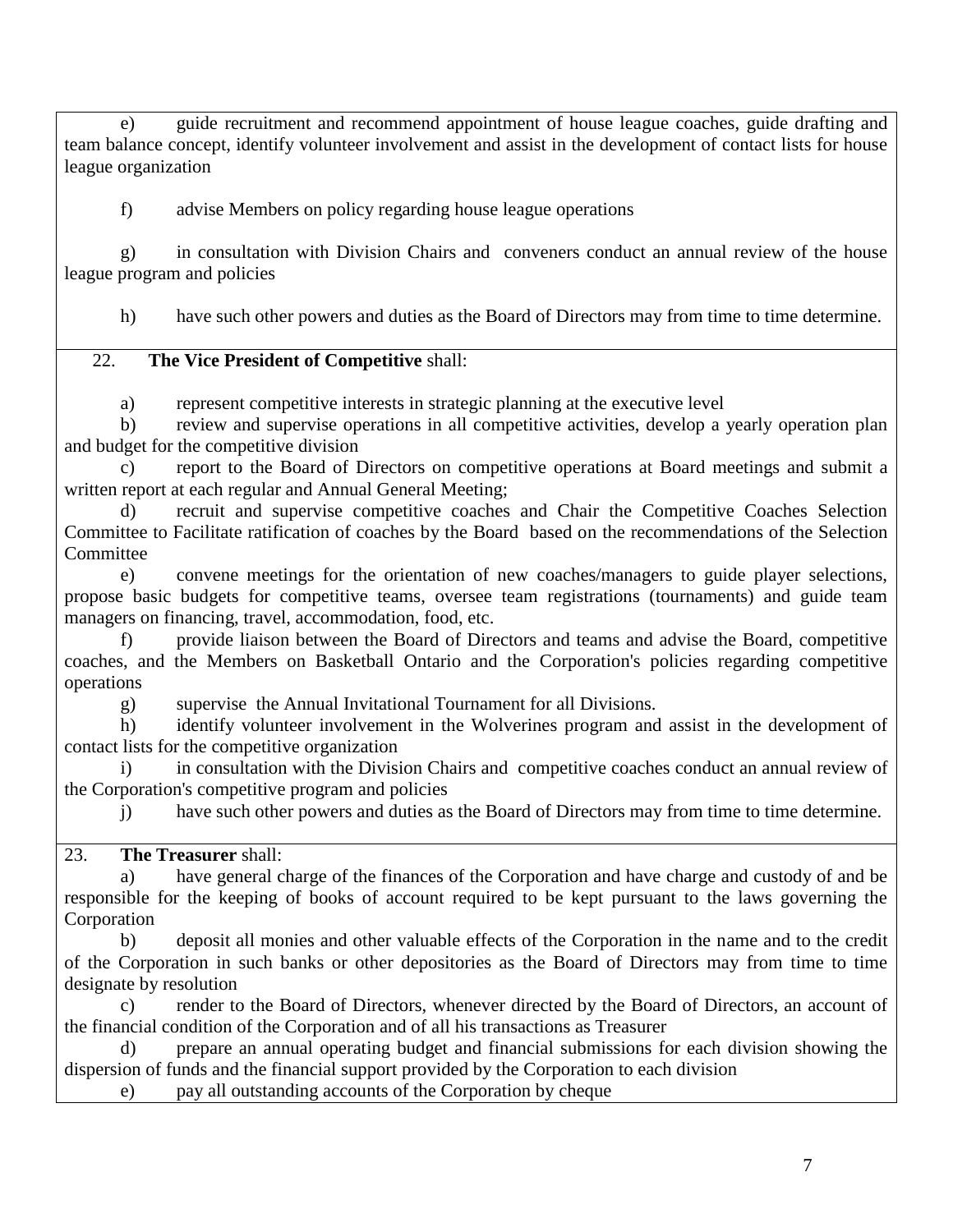f) submit a written report at each Regular and Annual General Meeting of the Members

g) request subsidies from various local, municipal, provincial and federal sources

h) perform all the acts incidental to the office of the Treasurer subject to the control of the Board of Directors and perform such other duties as may from time to time be determined by the Board of Directors. 24. **The Secretary** shall:

a) attend to the giving and service of all notices of meetings of the Board of Directors and of Members of the Corporation and shall keep the minutes of all such meetings in a book or books to be kept for that purpose

b) have charge of the records of the Corporation for the current year, including books containing the names and addresses of the Members and Directors of the Corporation, and such other books and papers as the Board of Directors may direct. These records will be passed on to the Executive Director for archival Storage at the Annual Members meeting at the end of the Corporate year.

c) be responsible for the keeping and filing of all books, reports, certificates and other documents required by law to be kept and filed by the Corporation

d) maintain and update the Discipline Log as required

e) table and respond to correspondence as directed by the Board of Directors and maintain a record of correspondence

f) perform such other duties as pertain to his office or as may be required by the Board of Directors from time to time.

## *25.* **The Vice President of Volunteer Operations** (VP VOLUNTEER OPS) shall:

a) represent Volunteer interests in strategic planning at the executive level

b) report to the Executive on Volunteer operations at Board meetings

c) submit a written report at each regular and Annual General Meeting;

d) develop the annual operating plan and budget for the volunteer functions of the GCBA

e) identify and promote volunteer positions within the GCBA

f) recruit, train, or arrange for the training of, new volunteers

g) track volunteer participation in all GCBA operations and Special Events

h) be responsible for the police screening of all new volunteers

i) develop and maintain an annual volunteer database to assist in the identification, training, and tracking of all GCBA volunteers

j) be responsible for the establishment and maintenance of GCBA Volunteer recognition programs including the annual Volunteer Awards presentation at the AGM by assisting with identification of potential candidates to the executive, notification to the recipients, and the purchase of awards

## **ADMINISTRATIVE OFFICERS**

26. The Board of Directors may appoint from time to time such administrative officers as they feel necessary with such duties as the Board of Directors may direct.. facilities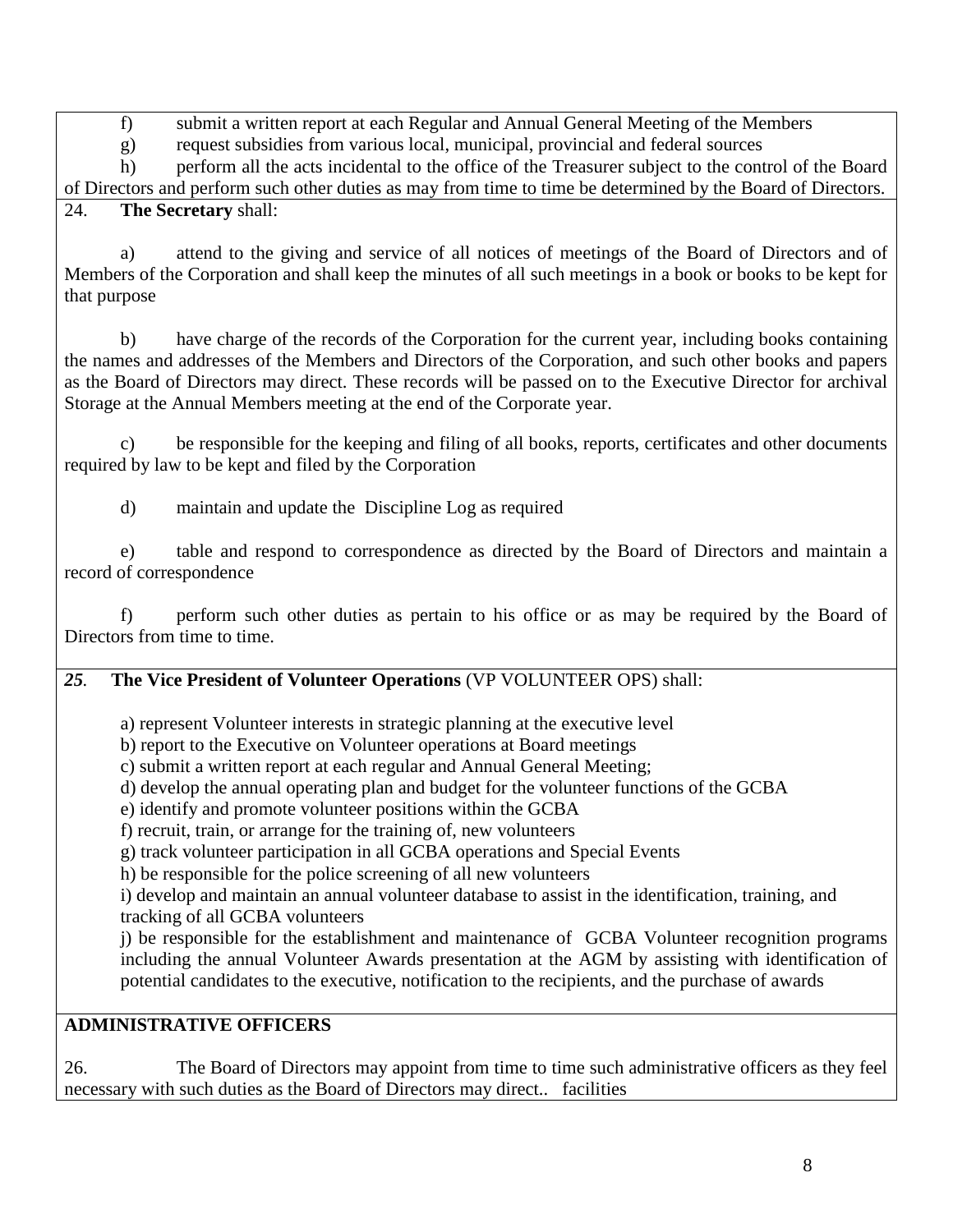### **EXECUTION OF DOCUMENTS**

27. Deeds, donations, documents, transfers, licences, contracts and other instruments requiring execution by the Corporation shall be signed by any two (2) of the Directors. Notwithstanding any provisions to the contrary contained in the By-laws of the Corporation, the Board of Directors may at any time by resolution direct the manner in which, and person or persons by whom, any particular instrument, contract or obligation of the Corporation may or shall be executed.

28. Contracts in the ordinary course of the Corporation's operations may be entered into on behalf of the Corporation by any two (2) of the Directors, or by any person authorized by the Board of Directors.

29. The President, Vice-Presidents, Secretary or Treasurer, or any one of them, or any person or persons from time to time designated by the Board of Directors may transfer any and all shares, bonds or other securities from time to time standing in the name of the Corporation in its individual or any other capacity or as trustee or otherwise and may accept in the name and on behalf of the Corporation transfers of shares, bonds, or other securities from time to time transferred to the Corporation, and may affix the corporate seal to any such transfers or acceptances or transfers, and may make, execute and deliver under the corporate seal any and all instruments in writing necessary or proper for such purposes, including the appointment of an attorney or attorneys to make or accept transfers of shares, bonds, or other securities on the books of any company or corporation.

### **MEMBERSHIP**

30. Membership of the Corporation shall be divided into two classes, namely **General Members** and **Special (Honourary) Members**, and upon application for membership, will be admitted as follows:

a) **General Members** shall be admitted as Members of the Corporation by resolution of the Board of Directors, upon payment of any registration fees levied annually by the Corporation, and is open to:

(i) all residents of the City of Ottawa from within the boundaries set out in the GCBA Registration Policy Directive 0304 and includes all registered participants and active volunteers who are or legal voting age

(ii) the parents or legal guardians of any playing member who is not of legal voting age

(iii) non-residents of the City of Ottawa as set out in the GCBA Registration Policy Directive 0304, with the approval of the Board of Directors

(iv) groups, with the approval of the Board of Directors

b) **Special (Honourary) Members** shall be admitted as Members of the Corporation by resolution of the Board of Directors. Special Members will not, as such, be entitled to vote at any meeting of the Members of the Corporation.

31. Members may resign by resignation in writing which shall be effective upon acceptance thereof by the Board of Directors.All members automatically resign after each annual meeting of the members except the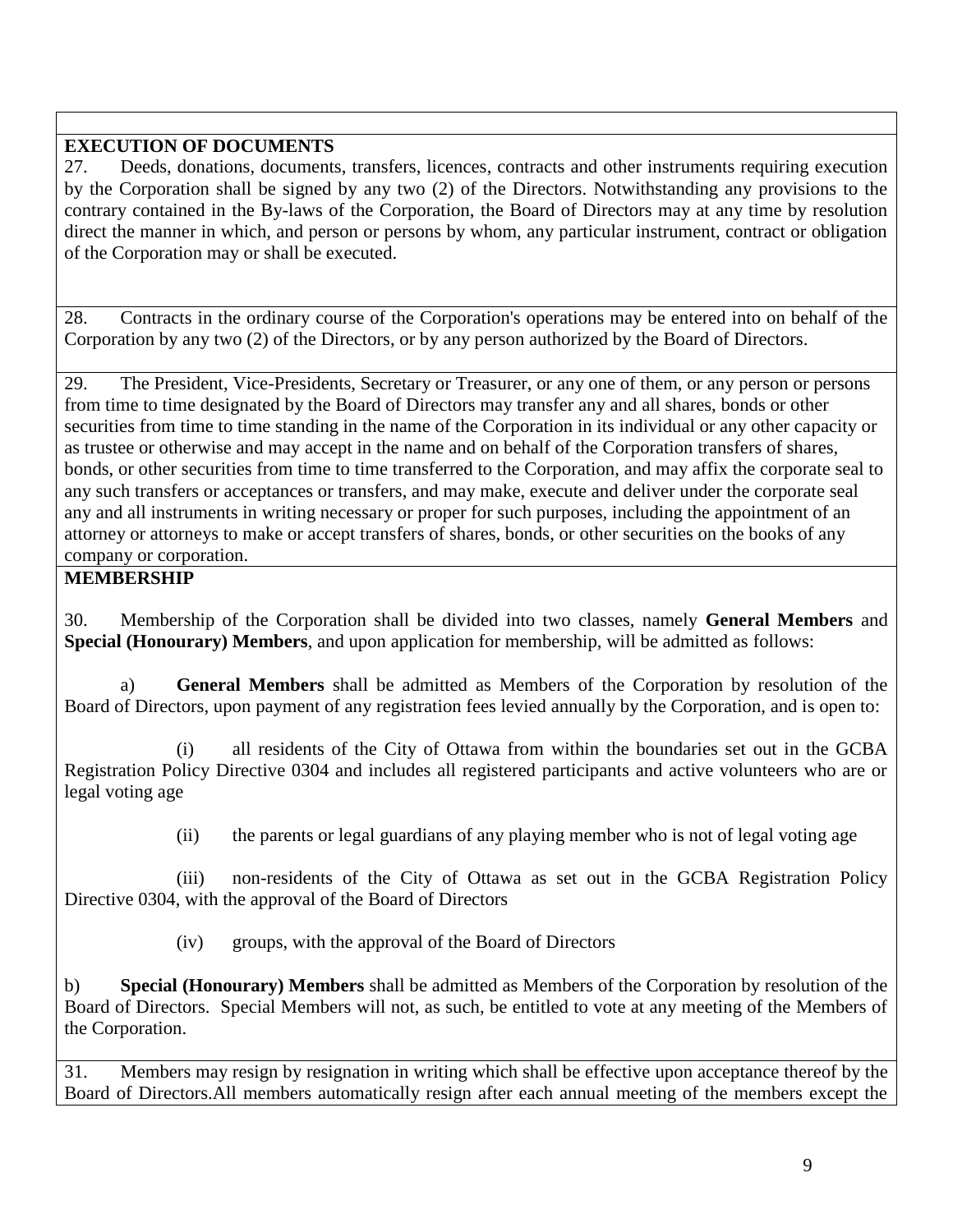Board of Directors and those members who have re-registered for the upcoming year..

32. In case of resignation a Member shall remain liable for payment of any assessment or other sum levied or which becomes payable by him to the Corporation prior to the acceptance of his resignation.

#### **DUES OF MEMBERS**

33. The Board of Directors shall review the financial requirements for the Corporation annually and shall fix by resolution registration fees to be paid by General Members. The Secretary shall notify the Members of the dues or fees at any time payable by them, and, if any are not paid within thirty (30) days of the date of such notice the Members in default shall thereupon automatically cease to be Members of the Corporation, but any such Members may on payment of all unpaid dues or fees be reinstated by unanimous vote of the Board of Directors.

#### **MEETINGS OF MEMBERS**

34. The annual or any other general meeting of the Members shall be held at the head office of the Corporation or elsewhere in Ontario as the Board of Directors may determine on such day as the said Directors shall appoint, but shall be no later than the 30th day of June in each year. In addition to the Members, attendance at any such meetings shall be open to invited guests, interested observers or any resident of the City of Ottawa who may be admitted to the meeting where the Chair grants permission.

35. The President shall call a Special General Meeting of the Members, upon receipt of a motion affecting the Constitution or the operations of the Corporation which requires immediate resolution prior to the next annual general meeting. The President shall, within 15 days of the receipt of a request in writing of **25** or more Members setting out the reasons for the request, call a Special General Meeting of Members. The Secretary shall give notice to Members of the date of a Special General Meeting at least 15 days prior to the proposed date, by the means set out in Article 36.

36. At every annual meeting, in addition to any other business that may be transacted, the report of the Directors, the financial statements and the report of the auditors shall be presented and auditors appointed for the ensuing year and the remuneration of the auditors shall be approved. New Directors will also be elected as required. The Members shall review the activities of the past season and consider policies for continuing or improving operations for the coming season. The Members may consider and transact any business either special or general without any notice thereof at any meeting of the Members. The Board of Directors shall have the power to call, at any time, a special general meeting of the Members of the Corporation.

37. Notice of all Members' meetings, annual or general, shall be given at least 30 days prior to the proposed date by the most effective means available to reach the greatest number of Members, using such media as newspapers and area recreation association newsletters, or by written notice to the Members; provided that any meetings of Members may be held at any time and place without such notice if all the Members of the Corporation are present thereat or represented by proxy duly appointed, and at such meeting any business may be transacted which the Corporation at annual or general meetings may transact. The statutory declaration of the Secretary or President that notice has been given pursuant to this By-law shall be sufficient and conclusive evidence of the giving of such notice.

38. No error or omission in giving notice of any annual or general meeting or any adjourned meeting, whether annual or general, of the Members of the Corporation shall invalidate such meeting or make void any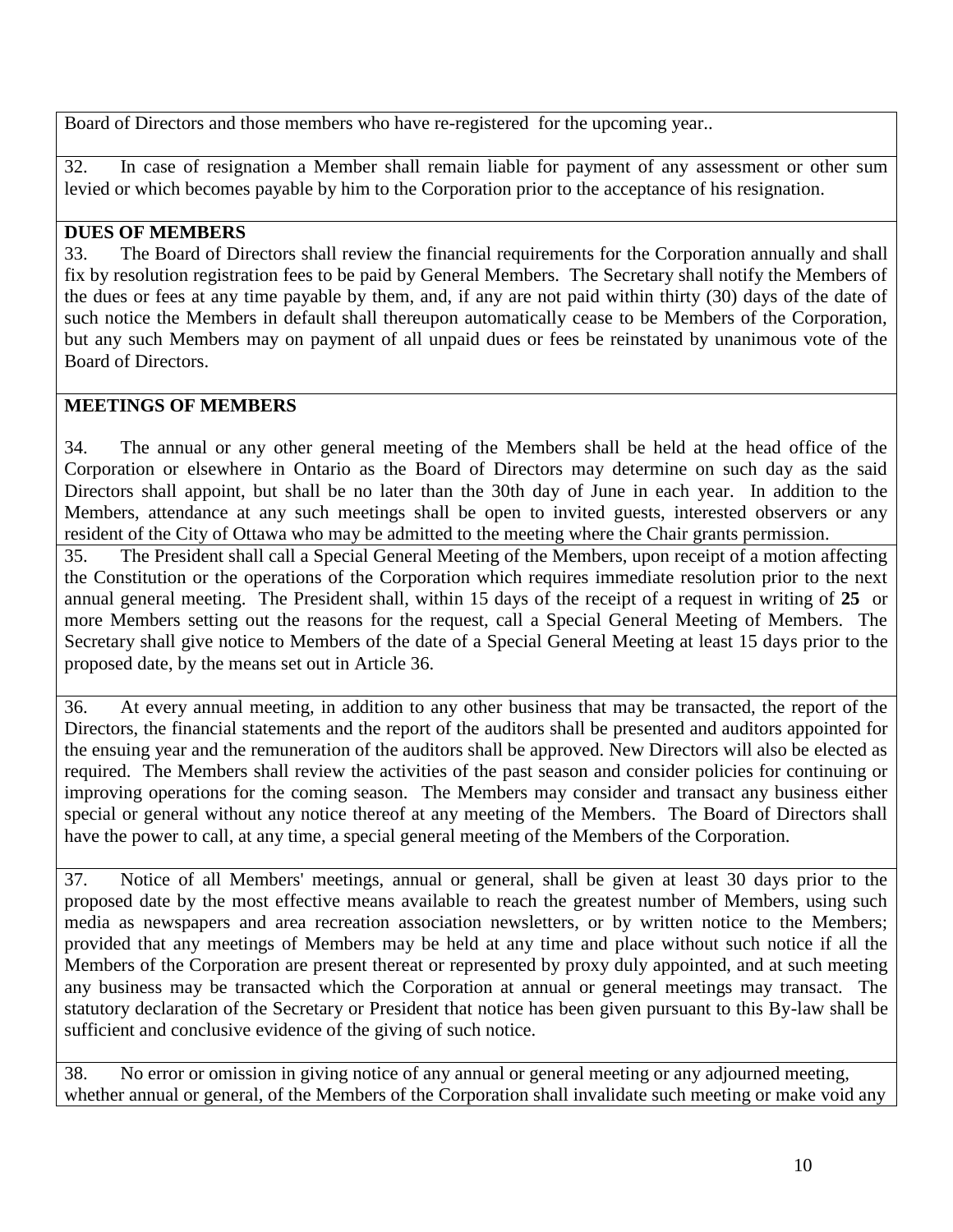proceeding taken thereat and any Member may at any time waive notice of any such meeting in writing and may ratify, approve and confirm any or all proceedings taken thereat. For the purpose of sending notice to any Member, Director or officer for any meeting or otherwise, the address of any Member, Director or officer shall be his last address recorded on the books of the Corporation

39. A quorum for the transaction of business at any meeting of Members shall consist of a simple majority of Members present in person or by proxy in a manner established by the GCBA from time to time.

40. The President, or, in his absence, one of the Vice-Presidents, shall preside at all meetings of Members.

#### **VOTING OF MEMBERS**

41. Subject to the provisions, if any, contained in the Letters Patent of the Corporation, each General Member of the Corporation shall at all meetings of Members be entitled to one (1) vote. Members may vote by written proxy at all meetings of the Members in a manner established by the GCBA from time to time. Such proxy need not himself be a Member but before voting shall produce and deposit with the Secretary sufficient appointment in writing from his constituent or constituents. No Member shall be entitled either in person or by proxy to vote at meetings of the corporation unless he has paid all dues or fees, if any, then payable by him.

42. At all meetings of Members every question shall be decided by a majority of the votes of the Members present in person or represented by proxy unless otherwise required by the by-laws of the Corporation or by law. Every question shall be decided in the first instance by a show of hands unless a poll be demanded by any Member. Upon a show of hands, every Member having voting rights shall have one (1) vote, and unless a poll be demanded a declaration by the President that a resolution has been carried or not carried and an entry to that effect in the minutes of the Corporation shall be admissible in evidence as prima facie proof of the fact without proof of the number or proportion of the votes recorded in favour of or against such resolution. The demand for a poll may be withdrawn, but if a poll be demanded and not withdrawn the question shall be decided by a majority of votes given by the Members present in person or by proxy, and such poll shall be taken in such manner as the President shall direct and the result of such poll shall be deemed the decision of the Corporation in general meeting upon the matter in question. In case of a tie vote at any general meeting, whether upon a show of hands or at a poll, the President shall cast the deciding vote.

#### **GENERAL MEETING PROVISIONS**

43. Any meetings of the Members of the Corporation or of the Directors may be adjourned to any time and from time to time and such business may be transacted at such adjourned meeting as might have been transacted at the original meeting from which such adjournment took place. No notice shall be required of any such adjournment. Such adjournment may be made notwithstanding that no quorum is present.

#### **CHEQUES AND DRAFTS**

44. All cheques, bills of exchange or other orders for the payment of money or other evidences of indebtedness issued, accepted or endorsed in the name of the Corporation shall be signed by such Director or Directors, officer or officers, agent or agents of the Corporation and in such manner as shall be determined,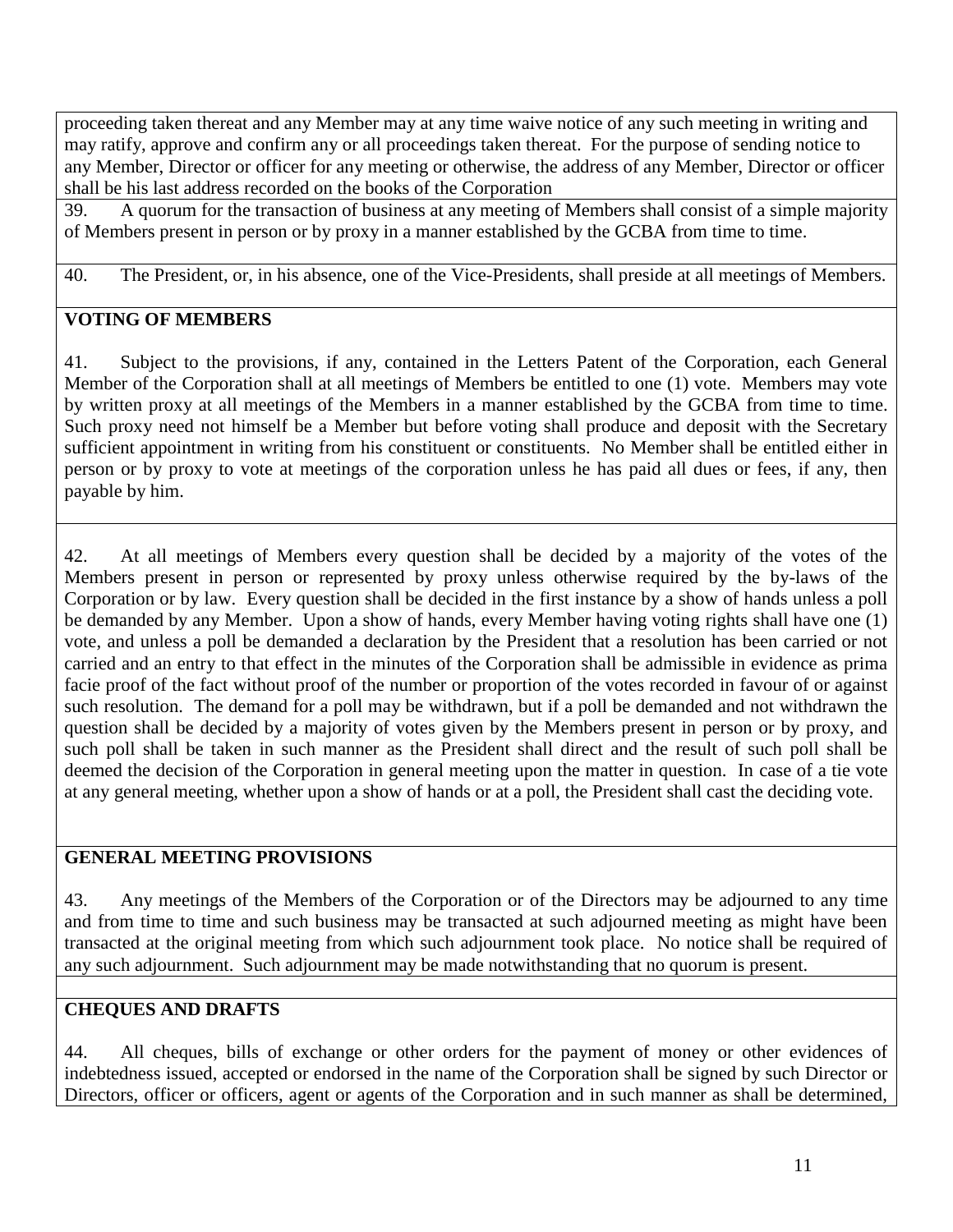from time to time, by resolution of the Board of Directors, and any one of such Directors, officers or agents may alone endorse notes and drafts for collection on accounts of the Corporation through its bankers, and endorse notes and cheques for deposit with the Corporation's bankers for the credit of the Corporation or the same may be endorsed "for collection" or "for deposit" with the bankers of the Corporation by using the Corporation's rubber stamp for the purpose. Any one of such Directors, officers or agents so appointed may arrange, settle, balance and certify all books and accounts between the Corporation and the Corporation's bankers and may receive all paid cheques and vouchers and sign all the bank's forms of settlement of balance and release or verification slips.

#### **DEPOSITS**

45. The funds of the Corporation may be deposited from time to time to the credit of the Corporation with such bank or banks or trust company or trust companies or with such bankers as the Board of Directors may approve, from time to time by resolution.

#### **DEPOSIT OF SECURITIES**

46. The securities of the Corporation may be deposited from time to time for safekeeping with one or more bankers, trust companies or other financial institutions selected by the Board of Directors. Any and all securities so deposited may be withdrawn from time to time, only upon the written order of the Corporation signed by such Director or Directors, officer or officers, agent or agents of the Corporation, and in such manner as shall be determined, from time to time, by resolution of the Board of Directors and such authority may be general or confined to specific instances. Any institution which may be so selected as custodian by the board of Directors shall be fully protected in acting in accordance with the directions of the Board of Directors and shall be in no event liable for the due application of the securities so withdrawn from deposit or the proceeds thereof.

#### **ENACTMENT, REPEAL AND AMENDMENT OF BY-LAWS**

47. The By-laws of the Corporation shall be enacted, repealed or amended by the Directors of the Corporation at a meeting of the Board of Directors and sanctioned by an affirmative vote of at least a majority of the Members present or represented by proxy at a meeting of Members duly called for the purpose of considering the said By-law. By-laws so enacted, repealed or amended by the Board of Directors shall, unless confirmed at a meeting of the Members of the Corporation duly called for that purpose, have force only until the next annual meeting of Members of the Corporation, and in default of confirmation at such annual meeting shall at from that time cease to be in effect.

#### **BOOKS AND RECORDS**

48. The Directors shall see that all necessary books and records of the Corporation required by the Bylaws of the Corporation or by any applicable statute or law are regularly and properly kept.

### **DELEGATION AND COMMITTEES**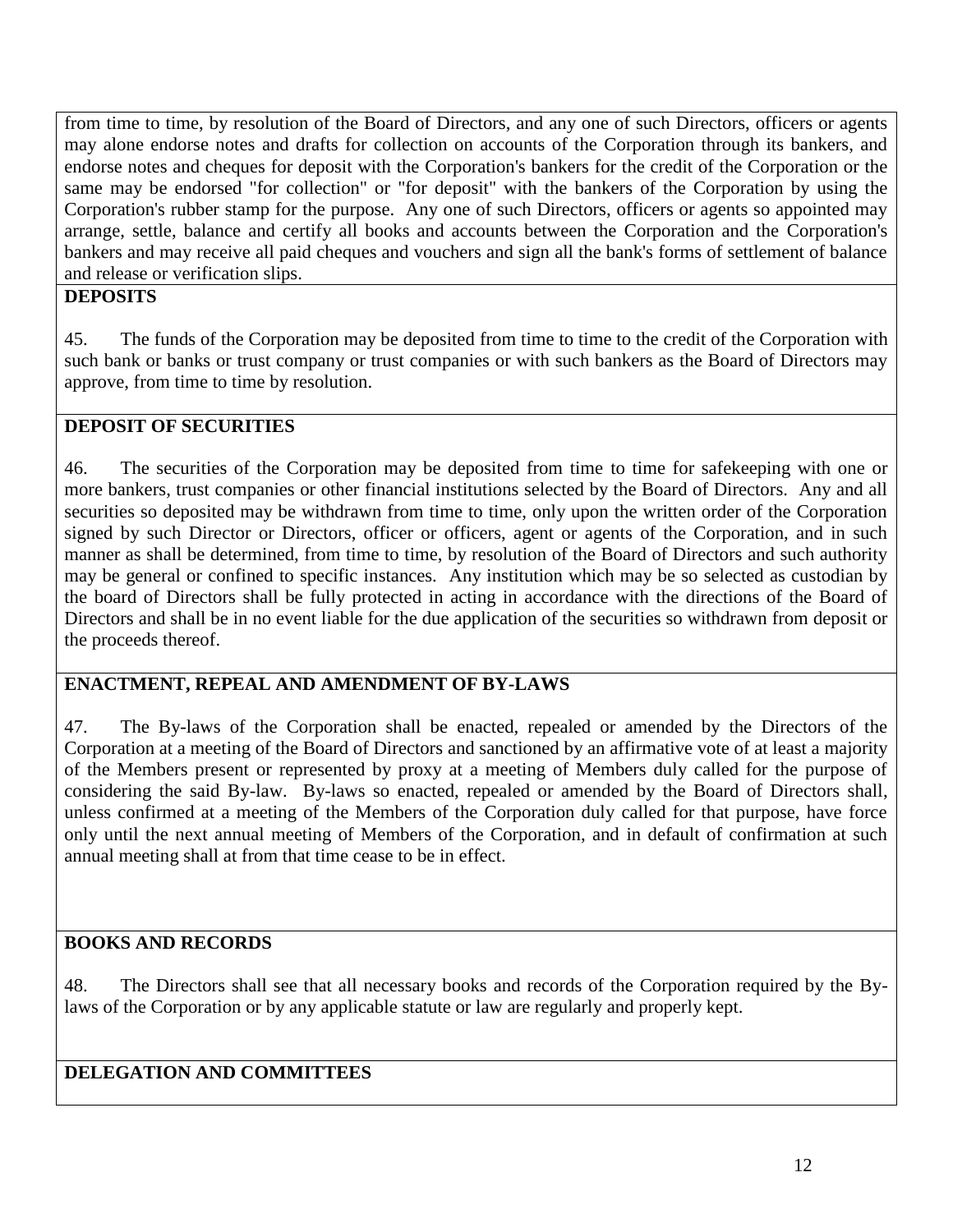49. The Board of Directors may by resolution or by-law delegate all or any of the rights or powers which are exercisable by the Board of Directors to any one or more officers or Directors.

50. The Board of Directors may appoint committees whose members shall hold their offices at the will of the Board of Directors and the Board of Directors may delegate such of its rights and powers to such committees as it deems desirable or appropriate.

### **RULES AND REGULATIONS**

51. The Board of Directors may establish, amend, or repeal Rules and Regulations governing the operating conditions of the league, special playing rules, residence rules, registration procedures, budget and fees, operational procedures and activities and such other matters relating to the management and operation of the Corporation as they deem expedient.

## **BORROWING AND GIVING OF SECURITY**

52. The Directors of the Corporation may from time to time:

a) borrow money upon the credit of the Corporation in such amounts and on such terms as may be deemed expedient by obtaining loans or advances or by way of overdraft or otherwise;

b) issue debentures or other securities of the Corporation;

c) pledge or sell such debentures or other securities for such sums and at such prices as may be deemed expedient; and

d) mortgage, hypothecate, charge or pledge or give security in any manner whatever upon, all or any of the property, real or personal, immoveable and moveable, undertaking and rights of the Corporation, present and future, to secure any debentures or other securities of the Corporation, present or future, or any money borrowed or to be borrowed or any obligation or liability of the Corporation, present or future.

53. From time to time, the Directors may authorize any Director, officer or any employee of the Corporation or any other person to make arrangements with reference to the monies borrowed or to be borrowed as aforesaid and as to the terms and conditions of the loan thereof and as to the securities to be given therefor, with power to vary or modify such arrangements, terms and conditions and to give such additional securities for any monies borrowed or remaining due by the Corporation as the Directors may authorize, and to generally manage, transact and settle the borrowing of money by the Corporation

### **DISSOLUTION**

54. In the event of the Corporation's dissolution all assets will be turned over to the Recreation Department of the City of Ottawa or a community group approved by the Board of Directors.

## **INTERPRETATION**

55. In these By-laws and in all other by-laws of the Corporation hereafter passed unless the context otherwise requires, words importing the singular number or the masculine gender shall include the plural number or feminine gender, as the case may be, and vice versa, and references to persons shall include firms, partnerships, corporations and other legal entities.

Passed by the Board of Directors and sealed with the corporate seal this  $\blacklozenge$